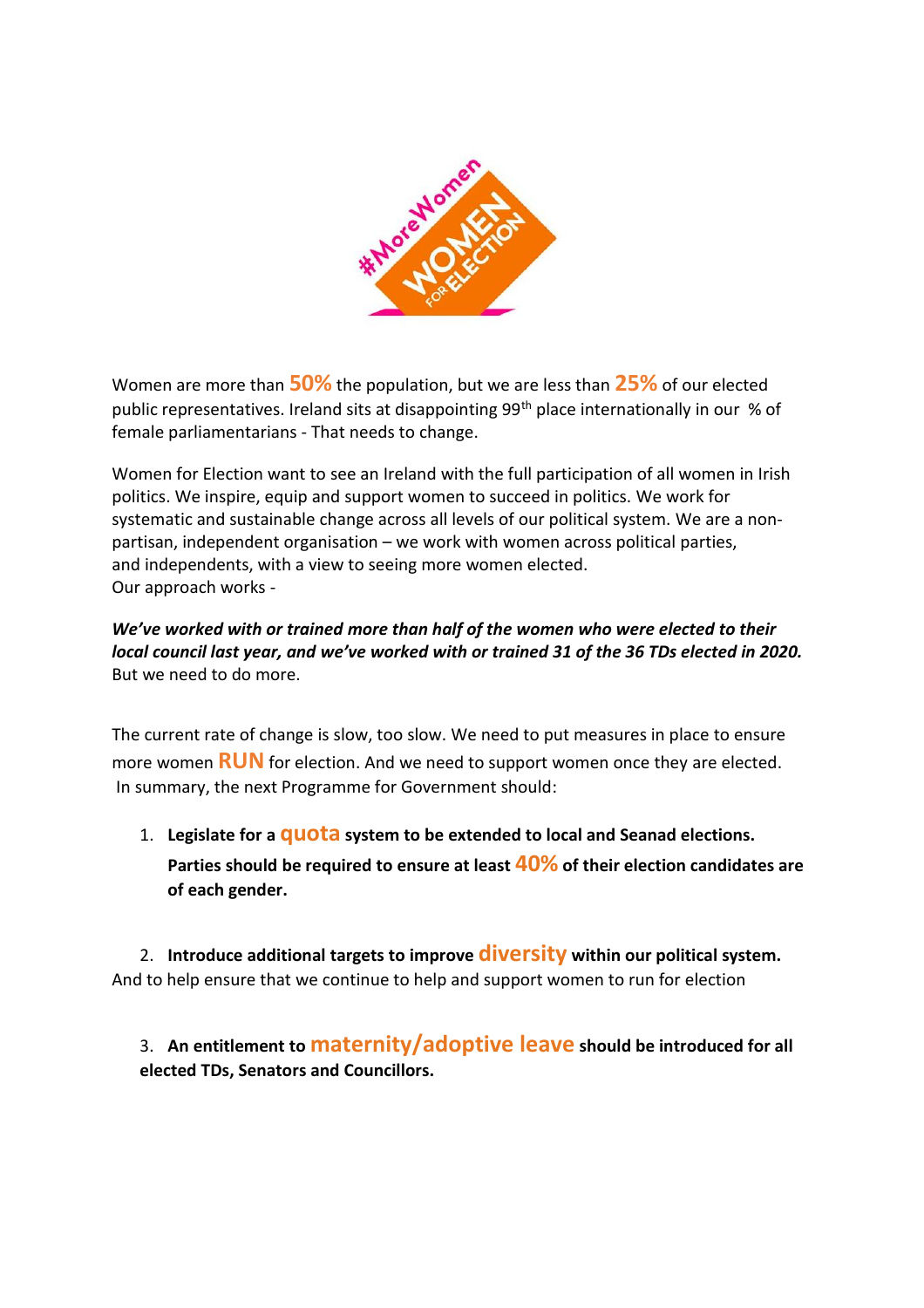# **General Election 2020**

**Only 36 Female TDs** elected (of 160)

**+1** relative to GE2106 (35 of 158)

# **Local Elections 2019**

**Only 29%** candidates were women **226 (24%)** women were elected

## **Seanad Election 2020**

**24 (40%)** women senators elected/ appointed to the Seanad

The 2020 general election for the first time saw at least one woman running in every constituency which shows how far we are from a balanced political system.

### **12 constituencies elected 0 women, and in 20 constituencies just 1 woman was elected.**

The *Electoral (Amendment) (Political Funding) Act 2012* introduced gender quotas into the Irish electoral system. The gender quota system applies for both men and women. The quota system allows for a party's state funding to be cut by half unless at least 30% of their general election candidates are of each gender. This requirement is set to increase to 40% in 2023. It's important to remember that quotas simply get candidates onto the ticket – the electorate chose who represents them.

**Quotas work**. The introduction of quota requirements saw significant change in the number of women in politics. The numbers and proportion of women running in the first general election after the quota was introduced (2016) almost doubled. However, we have **NO quotas**in place for local elections or for Seanad elections – local councils are often the first step to national politics, and with no quotas in place, the potential for a building a sustainable pipeline of women candidates for Dail elections is remote.

#### **Maternity Leave – a right, not a privilege**

One of the real challenges and barriers to women in politics is the challenge of balancing home/family life with the demands of political life. Elected politicians have **no entitlement** to maternity leave. If we are to attract, and retain, more women into political life they should – at the very least – be able to access maternity leave.